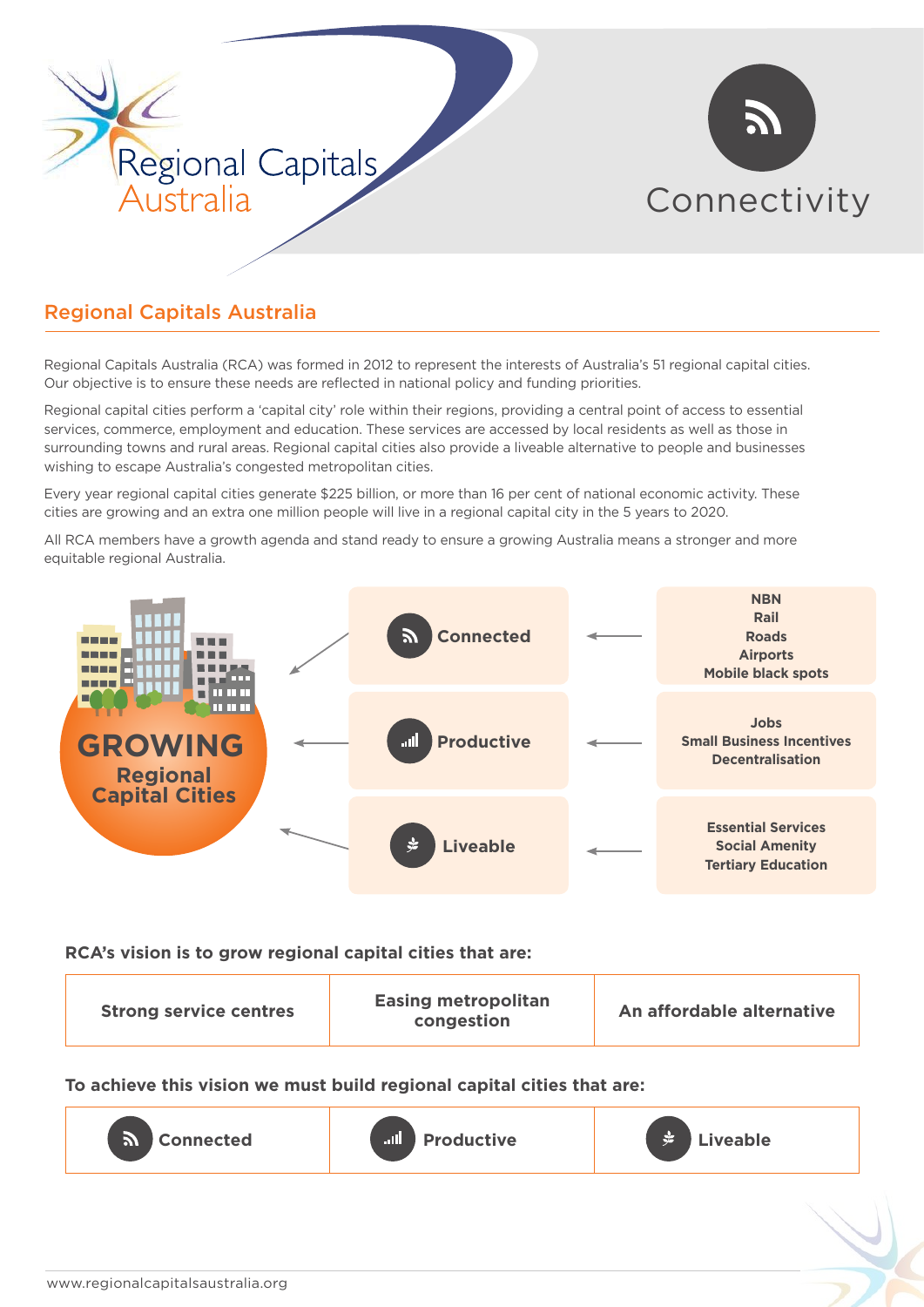





# **Connected Regional Capital Cities**

Connectivity that provides flight services, faster rail, high-speed broadband and mobile access is key to overcoming the disadvantage of distance.

Consistent and reliable services in regional capital cities provide the private and public sectors with the enabling tools required to increase productivity and create more jobs. These services also work to increase the liveability of these cities.

To maximise the potential of regional capital cities, connecting infrastructure needs to be prioritised for investment.

## **National Broadband Network (NBN)**

The rapid acceleration of e-commerce provides a fundamental platform to connect cities and their residents to the world. As regional capital cities seek to increase their population, economic diversity and move past the historical over-reliance on primary production, the right digital infrastructure must be provided. The NBN is a platform for narrowing the economic and social inequity between regional capital cities and those in metropolitan areas. While the rollout of the NBN is well underway, the success of this project in delivering high quality broadband must be evaluated, and where gaps are found in delivery of infrastructure, investment must take place to close these gaps.

# Recommendations

- **1.** Undertake an annual review of the quality of broadband service across regional capital cities to establish connectivity gaps; and
- **2.** Fund service and infrastructure gaps left in regional capital cities as the rollout of the NBN is finalised.

#### **Rail**

High-speed rail that connects regional capitals to metropolitan cities supports a mobile workforce and aids in public and corporate decentralisation.

Rail infrastructure also allows more Australians to choose the affordable and relaxed lifestyle of a regional capital city. As the nation battles unprecedented levels of unaffordable housing and urban congestion, prioritising the development of faster rail through business cases development and project funding must be a key priority for all levels of government.

The resources required to build assessable business cases is a financial burden and regional capital city councils are not able to bear - further funding by the Australian Government should be made available to ensure regional rail projects can be identified and assessed.

## Recommendations

- **1.** \$100 million (over four years) in additional funding to support the development of regional city rail connectivity projects under "faster-rail" program; and
- **2.** Prioritisation of regional capital city faster rail projects under the National Rail Program.